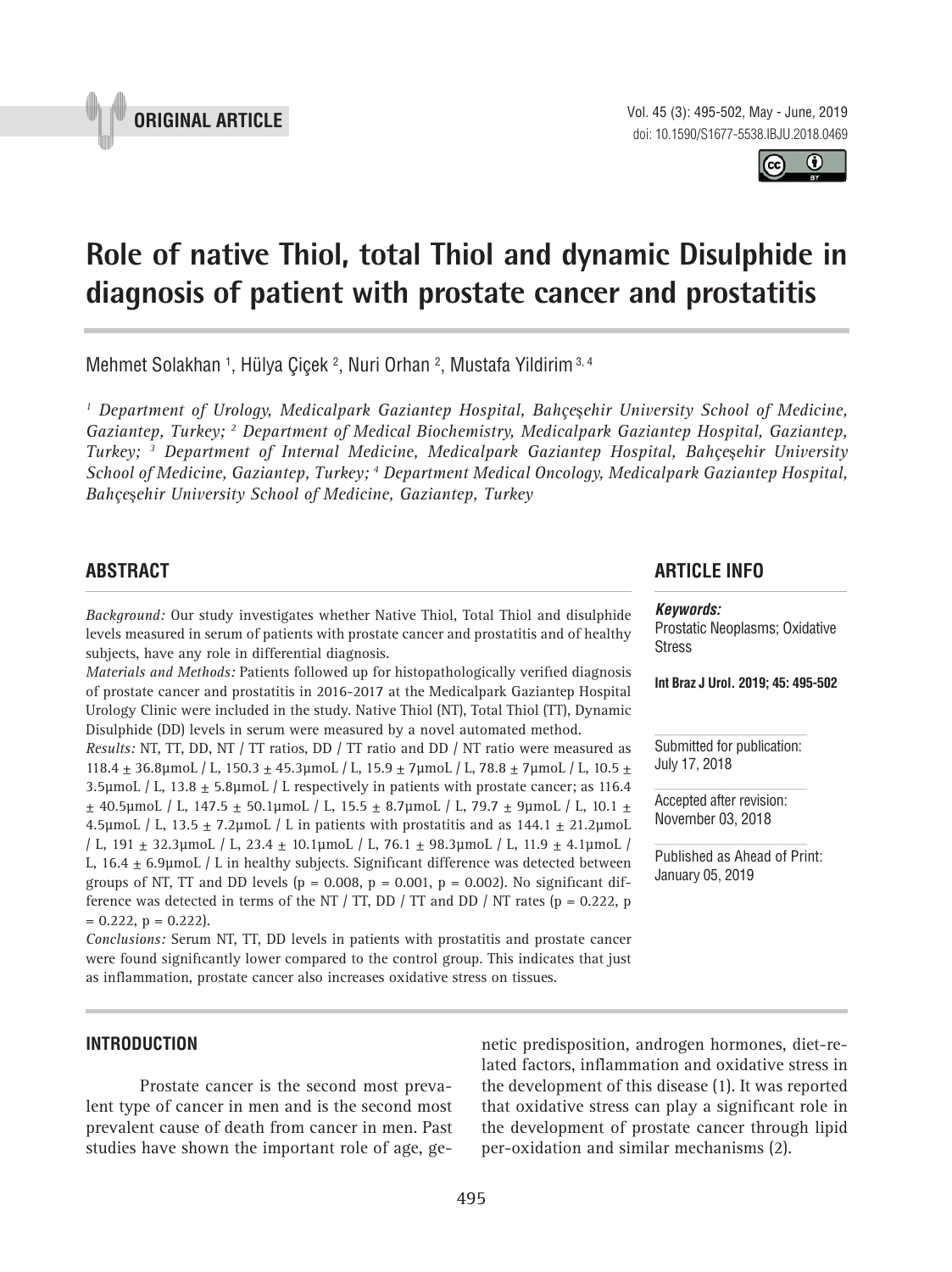It was reported that oxidative stress resulted from the disruption of the balance of antioxidants and reactive oxygen radicals and that this caused various systemic diseases. Over-production of reactive oxygen types (ROT) causes damage in proteins and lipids. Oxidative damage is irreversible in serum and tissue proteins and significant changes occur in the structure and activity of proteins and biomolecules. Oxidative modifications in DNA and proteins can impact certain cellular functions, resulting in cell damage, death or mutation and carcinogenesis formation (2).

Thiols are essential and strong anti-oxidant molecules in the sulfhydryl group, consisting of hydrogen atom and sulfur atom bonded to a carbon atom (3). The disulphide bond in their structure is a covalent bond and is also named as SS-bond or disulphide bridge. They play an important role in protecting oxidant stress from harmful effects. The leading thiols found in plasma are low molecule-weight thiols including albumin thiols, protein thiols and cysteine, cysteinylglycine, glutathione, homocysteine and **γ**-glutamylcysteine. The thiol groups are oxidized with disulphide bonds getting reversibly oxidized by ROTs. This mechanism mediates their anti-oxidant effects (4). The created disulphide bonds can again be reduced to thiol groups. Dynamic thiol-disulphide homeostasis plays an important role in anti-oxidant defense, detoxification, apoptosis, arranging enzymatic activity and cellular signal transmission (5).

When oxidative stress occurs, it has been noted than reduced thiol concentration increases and disulphide values increase in correlation (6). Studies have reported this deterioration of homeostasis leads to chronic kidney deficiency, diabetes mellitus, cardiovascular diseases, cancer, chronic inflammatory diseases and various neuro-degenerative diseases (4).

Prostate Specific Antigen (PSA) is a critical marker in prostate cancer diagnosis. Serum total prostate specific antigen (t PSA) levels together with abnormal digital rectal examination were the most prevalent methods used in prostate biopsy indication in recent years (7). Increased levels of serum PSA are associated not only with cancer but also with bacterial prostatitis, prostatic inflammation, benign prostate hypertrophy and urinary system infection (8).

Prostatitis is a disease that is observed at a rate of 8.2% (2.2-9.7%) in men. Acute bacterial prostatitis (ABP) is a pyogenic urinary system infection of the urinary system. It is observed at a rate of 5% among general prostatitis (8). Escherichia coli is the most frequent cause of acute bacterial prostatitis. Enterococcus, Proteus, Pseudomonas, Klebsiella and Serratia are factors less frequently responsible. ABP can cause urinary retention causing edema in the prostate. It can also cause serious complications from prostate abscess to urosepsis (8). Its treatment is usually performed according to clinical symptoms. Parenteral antibiotics and hydration are performed in the early stage. Catheter and drainage are implemented if unable to urinate. Serum PSA values are usually high in ABP (9). Additionally, high levels of erythrocyte sedimentation rate (ESR), C-reactive protein (CRP) and white blood cell count in full blood count accompany the situation.

In our study, serum t PSA level, NT, TT, DD levels were measured in patients diagnosed with prostate cancer and in healthy subjects at the Medicalpark Gaziantep Hospital Urology Clinic and Disulphide / NT, Disulphide / TT, NT / TT ratios were calculated to find Dynamic Thiol / Disulphide homeostasis levels for the purpose of investigating whether it has predictive value in differentiating Prostatitis-Prostate Cancer and diagnosing Prostate Cancer and its value in predicting prognosis.

# **MATERIAL AND METHODS**

# **Patient Selection**

The study was conducted on patients histopathologically diagnosed with prostate cancer or prostatitis and followed up by the Gaziantep Medicalpark Hospital Urology Clinic in 2014-2017 and on healthy subjects compatible with the patients in terms of age. Patients previously treated and with metastasis, persons who were smoking and / or using alcohol, had chronic disease, acute or chronic infection or using antihyperlipidemic, antibiotic or anti-oxidant drugs were excluded from the study. We have taken informed consent form from the patients and healthy subjects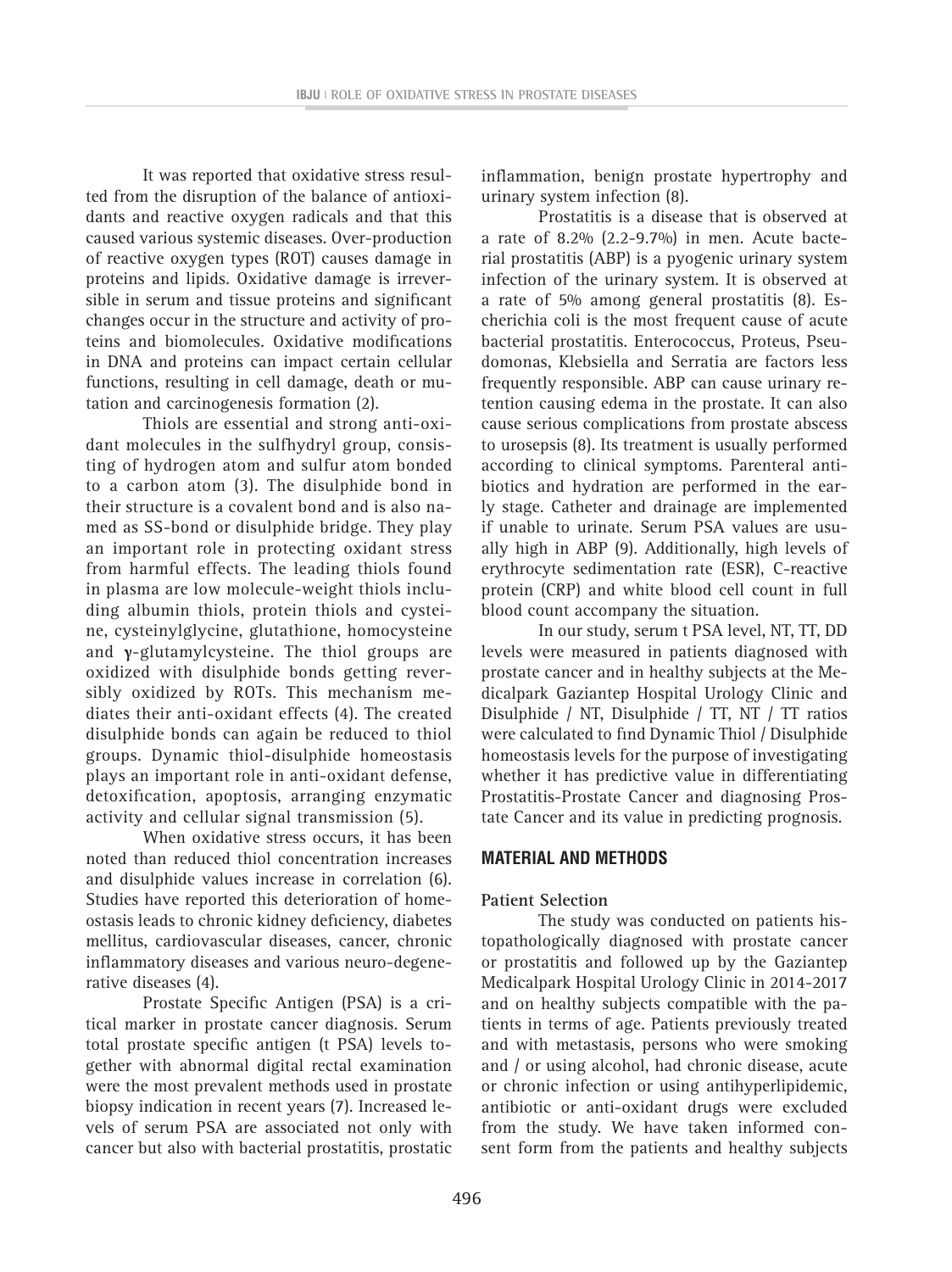to participate on the study. Socio-demographic characteristics, known diseases, medical history information such as personal and family history characteristics, used drugs etc., data such as routine laboratory tests were obtained retrospectively and recorded.

# **Sampling and Measurement of NT, TT, DD**

Blood samples of the patients were collected prior to starting the medication. Non-anticoagulant venous bloods of the subjects taken into tubes after 12 hours of fasting were centrifuged at 3500rpm for 10 minutes during the first 2 hours and then split into Eppendorf Microtubes and stored at -80ºC. These samples were kept at 4°C temperature one night before measurement and put into room temperature 2 hours prior to the study and then the samples were mixed with a vortex and measurement was performed twice for each sample.

A novel automated assay method was used to measure dynamic thiol / disulphide homeostasis. The principle of this method is based on reducing the disulfide bonds of proteins to compose disulphides in oxidative medium. Sodium borohydride (NaBH4) is added for reduction of disulphide bonds into thiol groups again. The sum of residual thiol and reducted thiol groups encloses the total thiol. The remaining NaBH4 and DTNB (5,5'-dithio-bis- (2-nitrobenzoic acid)) are removed by formaldehyde. In this way, the amount of native and reduced thiol groups are defined separately. The difference between the TT and the NT is divided by two to calculate the quantity of the DD bonds. Also, we calculate the NT, TT, DD / TT, NT / TT and DD / NT percent ratio (10).

Measurement of serum t PSA levels were conducted automatically with the electro-chemiluminescent method using the Hitachi Modular Analytics E 170 device (Roche Diagnostics GmbH, Germany).

The patients were classified into risk groups according to Gleason score and t PSA values. Split into risk groups was as follows: low risk prostate cancer: T1-T2a stage and Gleason score  $\leq 6$  and t PSA  $\leq 10$ , moderate risk prostate cancer: T2b stage and / or Gleason sco $re = \le 7$  and  $10 \le t$  PSA  $\le 20$  and high-risk prostate cancer:  $≥$  T2c stage or Gleason score 8-10 or t  $PSA > 20$  (11).

# **Statistical analysis**

Statistical analyses were performed using the SPSS for Windows 15.0 package software. Compliance of the variables to normal distribution was examined using visual (histogram and probability graphs) and analytic methods (Kolmogorov-Smirnov / Shapiro-Wilk tests). In the Kolmogorov-Smirnov test, cases with p value greater than 0.05 were accepted as normal distribution. Differences between prostate cancer, prostatitis and the control groups in terms of NT, TT and DD were compared using the unilateral ANOVA test, as these variables showed normal distribution. The homogeneity of the variations was evaluated using the Levene test. Cases where the p value was lower than 0.05 were evaluated as statistically significant results. In cases with significant difference between the groups, post-hoc pair comparisons were performed using the Tukey's Test.

NT / TT, DD / TT and DD / NT ratios were detected to not show normal distribution. The differences between these variables between prostate cancer, prostatitis and control groups were compared using the Kruskal-Wallis test. Pair comparisons were performed using the Mann-Whitney U test and evaluated using the Bonferroni correction. Total type-1 error level was used as 5% for statistical significance.

# **RESULTS**

A total of 80 subjects were included in the study, consisting of 30 (37.5%) prostatitis patients, 25 (31.3%) prostate cancer patients and 25 (31.3%) healthy subjects. Patients diagnosed with prostatitis had a mean age of  $60.5 \pm 12.8$  (range 31-83). Patients diagnosed with prostate cancer had a mean age of 70.6  $\pm$  6 (range 58-82). The age difference between the two groups was evaluated using the Student t test as they had normal distribution. Statistically significant difference was detected between the two groups in terms of age  $(p = 0.001)$ . Patients diagnosed with prostatitis consisted of younger patients.

Total Prostate Specific Antigen was detected as  $139 \pm 257.8$  (range 4-1200) in patients with prostate cancer and as  $51.3 \pm 112$  (range 3.9-405) in pa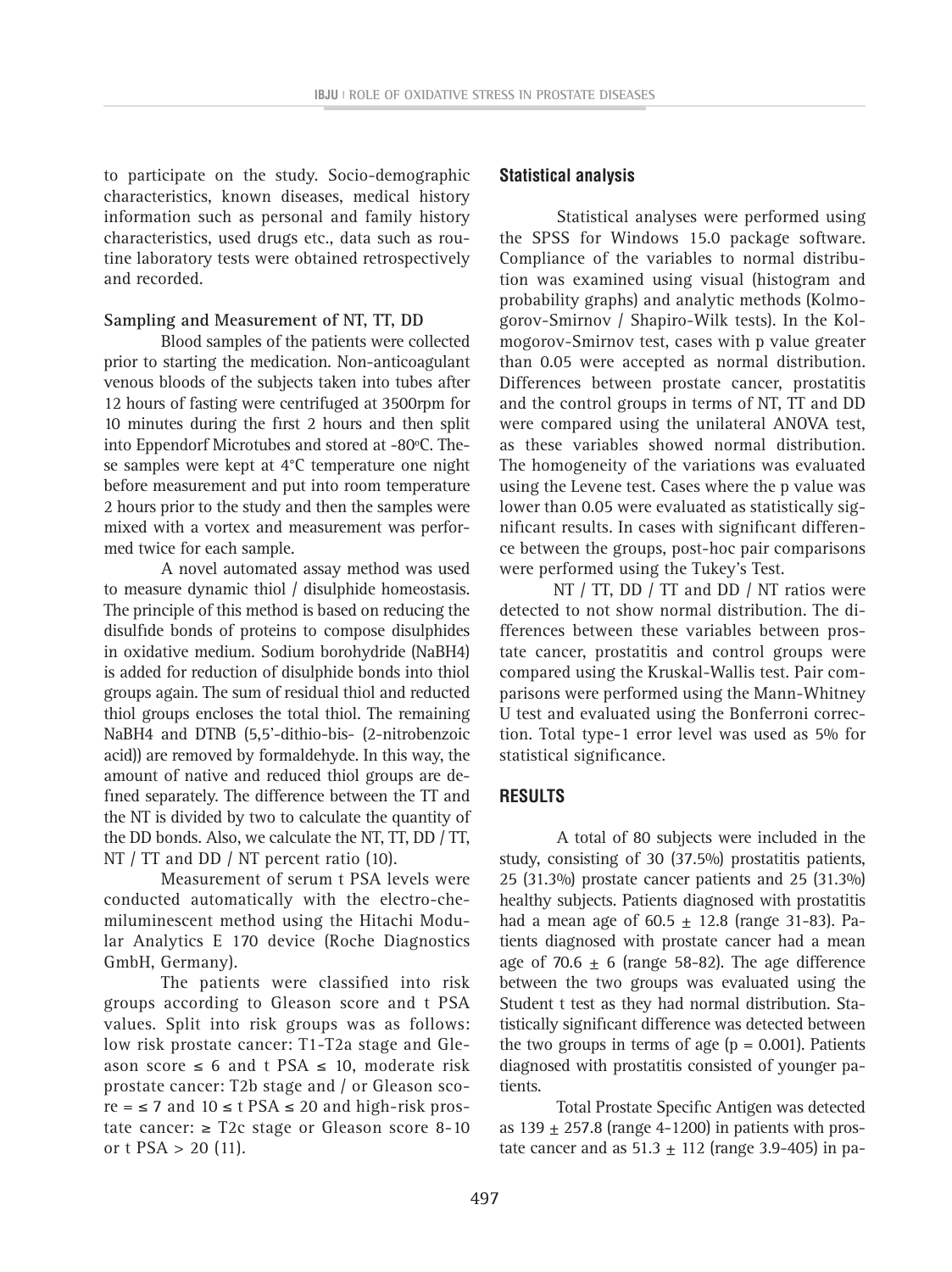tients with prostatitis. Statistically significant difference was detected ( $p = 0.020$ ) between patients with prostate cancer and prostatitis and tPSA value was detected to be higher in prostate cancer (Table-1).

Prostate cancer patient group NT was detected as  $118.4 \pm 36.8$  (range 68.1-201.3) µmoL / L, TT 150.3  $\pm$  45.3 (range 87.2-243.9) µmoL / L, DD 15.9 ±7 (range 4.4-31) µmoL / L, NT / TT rate 78.8  $\pm$  7 (range 67.1-91), DD / TT rate 10.5  $\pm$  3.5 (range 4.5-16.4) and DD / NT rate 13.8  $\pm$  5.8 (range 4.9-24.4).

In the prostatitis patient group NT was detected as 116.4  $\pm$  40.5 (range 53.5-281.3) µmoL / L, TT 147.5  $\pm$  50.1 (range 61-326.8) µmoL / L, DD 15.5  $\pm$  8.7 (range 2.7-32.3) µmoL / L, NT / TT rate 79.7  $\pm$  9 (range 66.7-94.7), DD / TT rate 10.1  $\pm$  4.5 (range 2.6-16.6) and DD /NT rate  $13.5 \pm 7.2$  (range 2.7-24.9).

In the control group NT was detected as 144.1 ± 21.2 (range 106.9-194.2) µmoL / L, TT 191  $\pm$  32.3 (range 133.3-280.4) µmoL / L, DD 23.4  $\pm$ 10.1 (range 5-43.1) µmoL / L, NT / TT rate 76.1  $+$  98.3 (range 66.2-92.8), DD / TT rate 11.9  $+$  4.1 (range 3.5-16.8) and DD / NT rate 16.4  $\pm$  6.9 (range 3.8-25.5).

NT, TT and DD levels were detected to have normal distribution. Significant difference was detected between the three groups in NT levels (p = 0.008) (Table-2). Significant difference was not detected between prostate cancer and prostatitis in the Tukey post-hoc analysis  $(p =$ 0.975). Significant difference was detected between the prostate cancer group and the control group ( $p = 0.027$ ). Significant difference was detected between the prostatitis group and the control group  $(p = 0.011)$  (Figure-1).

Statistical difference was detected in terms of TT levels between the prostate cancer, prostatitis and control groups  $(p = 0.001)$ . Significant difference was not detected between prostate cancer and prostatitis in the Tukey post-hoc analysis ( $p = 0.970$ ). Significant difference was detected between the prostate cancer group and the control group ( $p = 0.004$ ). Significant difference was detected between the prostatitis group and the control group  $(p = 0.001)$  (Figure-2).

Statistical difference was detected in terms of DD levels between the prostate cancer, prostatitis and control groups  $(p = 0.002)$ . Significant difference was not detected between prostate cancer and prostatitis in the Tukey post-hoc analysis (p = 0.986). Significant difference was detected between the prostate cancer group and the control group ( $p = 0.009$ ). Significant difference was detected between the prostatitis group and the control group  $(p = 0.004)$  (Figure-3).

NT / TT, DD / TT and DD / NT ratios were detected to not show normal distribution. No significant difference was detected between the three groups in terms of the NT / TT, DD / TT and DD / NT rates ( $p = 0.222$ ,  $p = 0.222$ ,  $p =$ 0.222).

When the patients with prostate cancer were separated into risk groups according to t PSA and Gleason score, 2 (8%) had low risk, 8 (32%) had moderate risk and 15 (60%) had high risk. Significant difference was not detected between NT, TT and DD levels within the risk groups  $(p = 0.742, p = 0.551, p = 0.762)$ . Significant difference was also not detected between NT / TT, DD / TT and DD / NT rates within the risk groups (p = 0.431, p = 0.431, p = 0.431).

|                              | <b>Prostate Cancer</b><br>(n:25) | <b>Prostatitis</b><br>(n:30) | <b>Control Group</b><br>(n:25) | p Value  |
|------------------------------|----------------------------------|------------------------------|--------------------------------|----------|
| Age(years)                   | $70.6 + 6$                       | $60.5 \pm 12.8$              | $64.3 \pm 25$                  | $0.001*$ |
| Mean $\pm$ SD (min-max)      | $(58-82)$                        | $(31 - 83)$                  | $(61 - 76)$                    |          |
| tPSA(ng/mL)                  | 139±257.8                        | $51.3 \pm 112$               | $1.2 + 4$                      | $0.001*$ |
| $Mean \pm SD(min \cdot max)$ | (4-1200)                         | $(3.9 - 405)$                | $(0.9 - 2.3)$                  |          |
|                              |                                  |                              |                                |          |

#### **Table 1 - Comparison of ages and serum t PSA levels.**

\*p value is statistically significantly different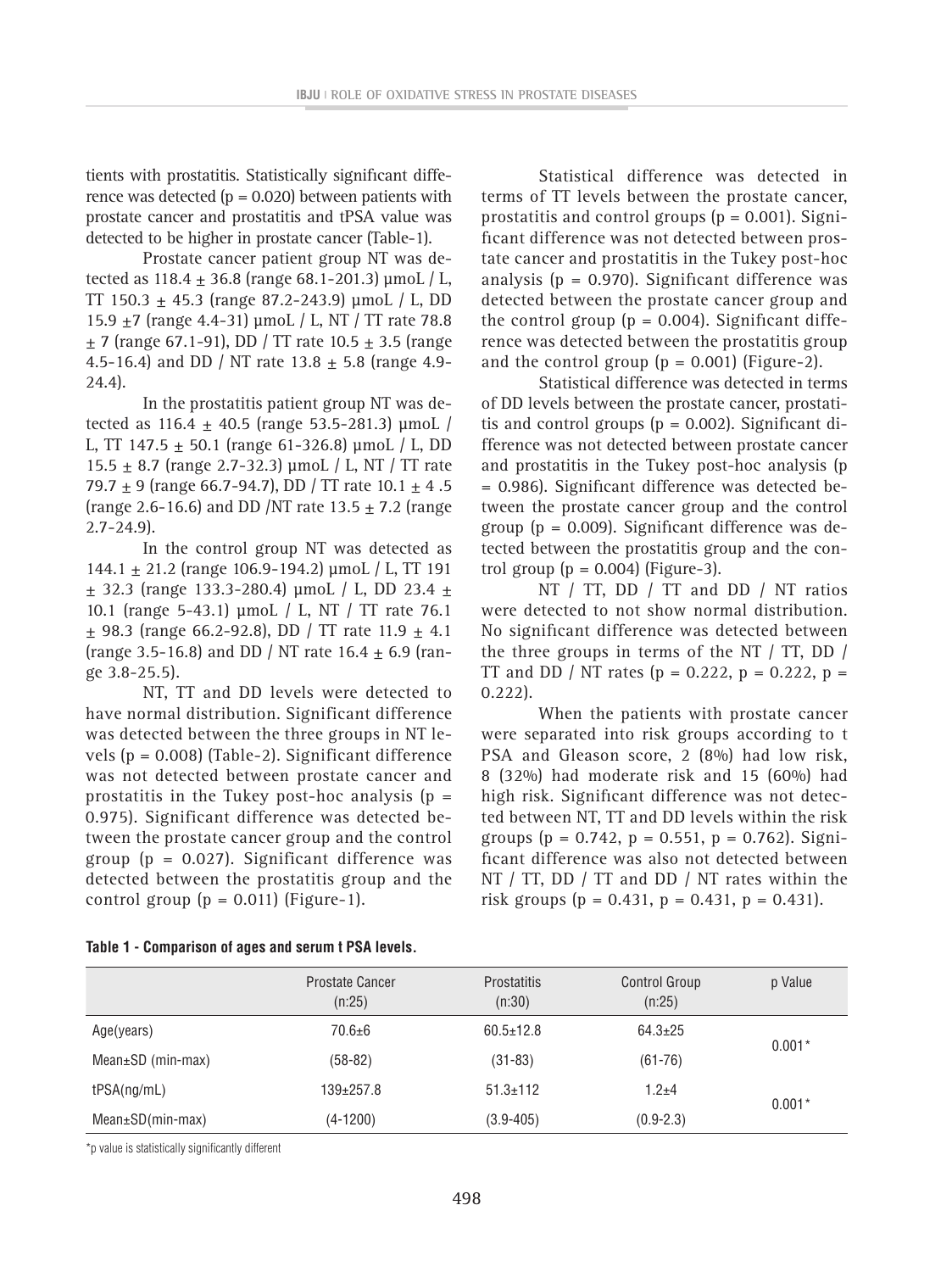| Variable                         | Prostate Cancer<br>(n:25) | <b>Prostatitis</b><br>(n:30) | Control Groups (n:25) | p Value  |
|----------------------------------|---------------------------|------------------------------|-----------------------|----------|
| Native Thiol (µmoL / L)          | $118.4 \pm 36.8$          | $116.4 \pm 40.5$             | $144.1 \pm 21.2$      | $0.008*$ |
| $Mean \pm SD$ (min-max)          | $(68.1 - 201.3)$          | $(53.5 - 281.3)$             | $(106.9 - 194.2)$     |          |
| Total Thiol (µmoL / L)           | $150.3 + 45.3$            | $147.5 + 50.1$               | $191 \pm 32.3$        | $0.001*$ |
| Mean $\pm$ SD (min-max)          | $(87.2 - 243.9)$          | $(61 - 326.8)$               | $(133.3 - 280.4)$     |          |
| Dynamic Disülfide(µmoL/L)        | $15.9 + 7$                | $15.5 \pm 8.7$               | $23.4 \pm 10.1$       | $0.002*$ |
| $Mean \pm SD$ (min-max)          | $(4.4 - 31)$              | $(2.7 - 32.3)$               | $(5-43.1)$            |          |
| Native Thiol/TotalThiol µmoL / L | $78.8 \pm 7$              | $79.7+9$                     | 76.1±98.3             | 0.222    |
| Mean±SD (min-max)                | $(67.1 - 91)$             | $(66.7 - 94.7)$              | $(66.2 - 92.8)$       |          |
| Dynamic Disulfide/Total Thiol    | $10.5 \pm 3.5$            | $10.1 + 4.5$                 | $11.9 + 4.1$          | 0.222    |
| $Mean \pm SD$ (min-max)          | $(4.5 - 16.4)$            | $(2.6 - 16.6)$               | $(3.5 - 16.8)$        |          |
| Dynamic Disulfide/Native Thiol   | $13.8 \pm 5.8$            | $13.5 \pm 7.2$               | $16.4 \pm 6.9$        | 0.222    |
| $Mean \pm SD$ (min-max)          | $(4.9 - 24.4)$            | $(2.7 - 24.9)$               | $(3.8 - 25.5)$        |          |

#### **Table 2 - Differences between groups.**

#### **Figure 1 - Comparison of native thiol levels. Figure 2 - Comparison of total thiol levels.**





# **DISCUSSION**

In our study we considered that serum NT, TT and DD levels could be a good marker in differentiating patients with high PSA values and normal patients. In this study we aimed to show the change in thiol/disulphide values in two different diseases with acute and chronic progression occurring on the same tissue.

Many studies have been conducted on oxidative stress in urological patients regarding prostate cancer, benign prostatic hyperplasia or prostate inflammation (12-14). Some studies investigated oxidative markers in semen and urine (15). However,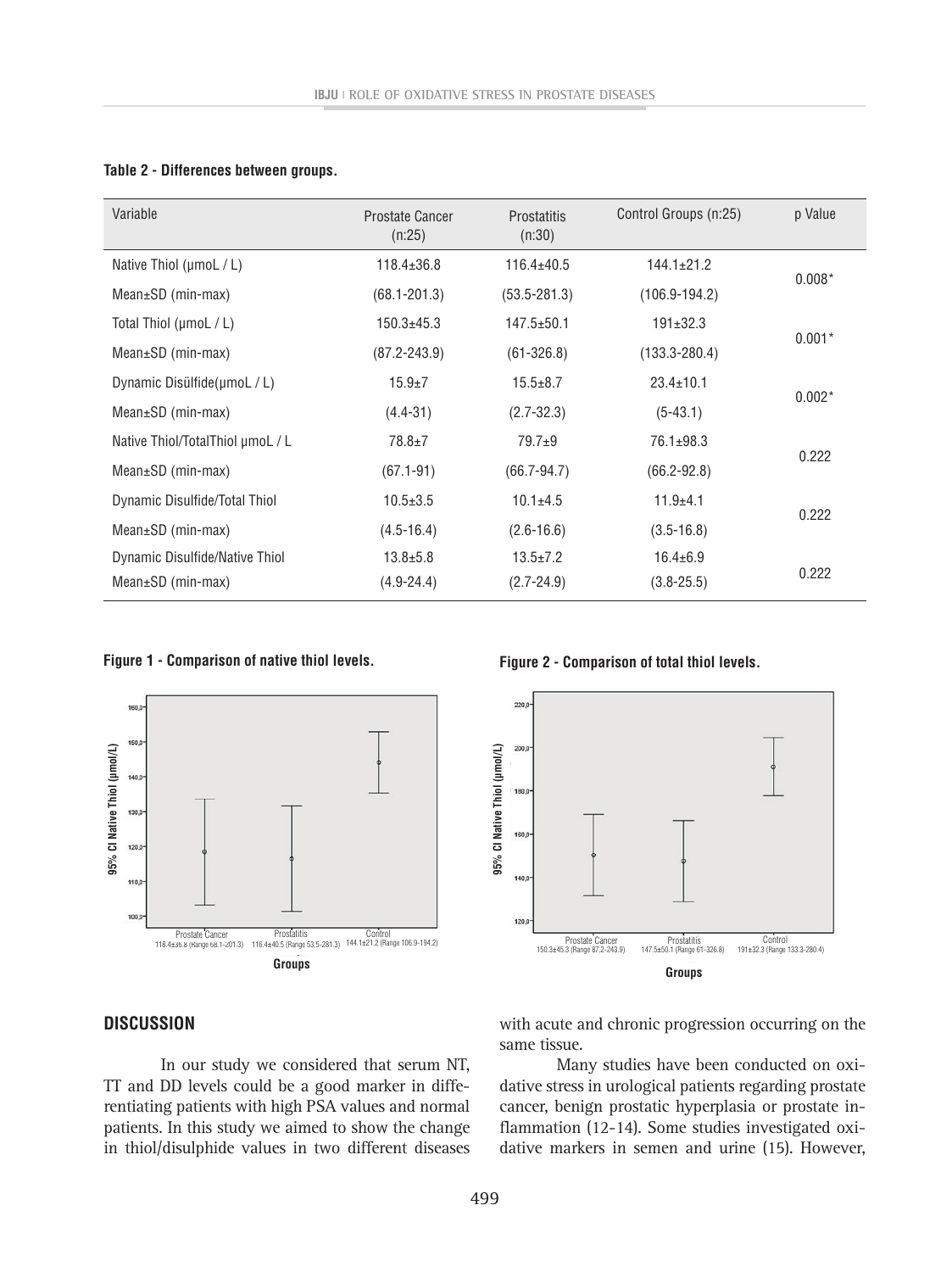



there are very few studies regarding thiol / disulphide in the field of urology (16, 17). In this paper, an invasive procedure such as a biopsy has been shown to increase oxidative stress in the prostate tissue (17). Normal oxidative stress markers have been used for a very long time. However, using the current method developed by Dr. Erel and Dr. Neselioglu, plasma dynamic thiol / disulphide homeostasis can be measured with faster, more inexpensive, practical and fully-automatic spectrophotometric examination (10).

Many recent studies have shown disorder in plasma thiol / disulphide homeostasis in the enteropathogenesis of diabetes mellitus, cardiovascular diseases, cancer, rheumatoid arthritis, chronic kidney disease, Parkinson disease and liver diseases (18-21). Therefore, determining dynamic thiol-disulphide homeostasis can provide many valuable information to detect the physiologic and pathologic biochemical process of many diseases. In their study, Erel et al. detected high plasma disulphide values in patients who were smoking, had diabetes, obesity and pneumonia and detected low values in patients with diseases such as bladder cancer, colon cancer, kidney cancer and multiple myeloma. Disulphide values were detected as very low in rapidly growing tumors while as slightly lower than normal in slow-progressing diseases (10). In some studies, it was detected that DD / NT ratios had positive correlation with age while in some studies it was shown to have negative correlation (22, 23). In our study, a clear evaluation was

not have normal distribution between the groups.

Studies have shown that oxidative stress biomarkers such as thiobarbituric acid reactive substances, total oxidative status, malondialdehyde, plasma nitrite / nitrate levels, lipid peroxide activities increased in prostate cancer patients compared to the control group (24). Some studies have reported decrease in antioxidant enzymes such as catalase, superoxide dismutase containing manganese, superoxide dismutase containing copper and zinc, glutathione peroxidase, disrupted oxidative stress / antioxidant status in prostate cancer patients (25). In another study it was determined that prostate cancer progression and oxidative stress had positive correlation and shown that anti-oxidants such as vitamin E and selenium reduced this risk (26). Thiol / disulphide homeostasis and thiol oxidation have critical importance in protecting cells against detoxification, arranging enzymes and important cellular pathways such as proapoptotic, signal transmission and antiapoptotic signalization (27).

PSA is the most commonly used marker in prostate cancer diagnosis. PSA value, tumor volume and Gleason score are the most important prognostic factors in the course of prostate cancer. High PSA values were present in both groups in our study. PSA level increases rapidly in the event of acute bacterial prostatitis. However, blood values such as CRP, ESR and White Blood Cell also rise.

Prostate cancer is a chronic disease (except for high-risk prostate cancer), PSA values usually rise slowly and can also be detected at extremely high values depending on tumor aggressiveness. In this study, we aimed to show the change in thiol / disulphide values in two different diseases with acute and chronic progression occurring on the same tissue. According to our findings, NT, TT and disulphide values were found to be significantly different in both prostatitis and the prostate cancer compared to the control group. However, a statistically significant difference was not observed when both groups were compared. This shows that both cancer and inflammation trigger a similar oxidative stress on the tissue. Although oxidative stress markers rise suddenly in acute events,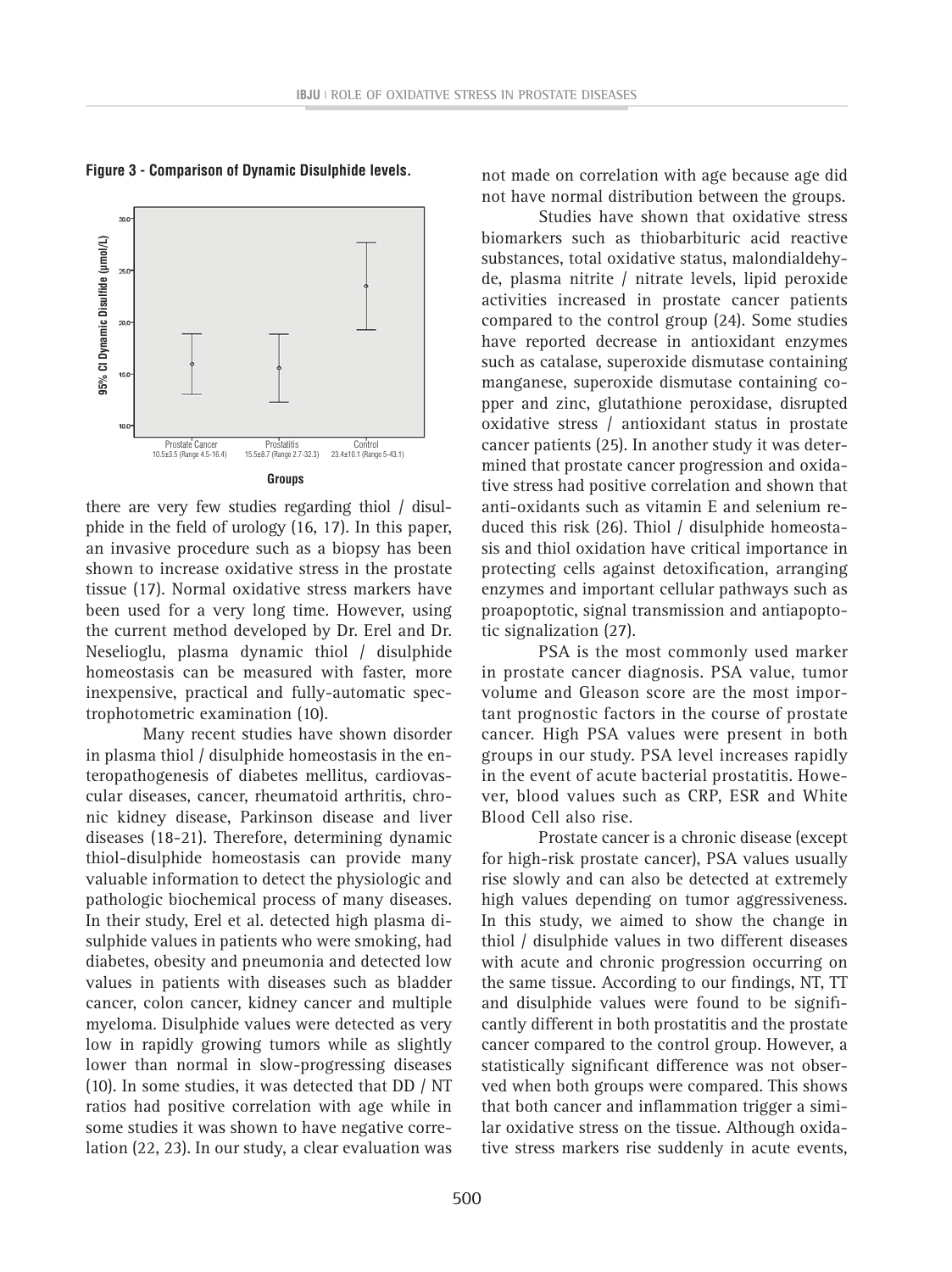this increase takes place gradually in chronic processes. However, this process continues in cancer patients unless treated. In inflammation, the oxidative process returns to normal after the causative infectious event is remedied. Thiols, which are an anti-oxidant structure in the serum, may have decreased upon exposure to severe oxidation because anti-oxidant defense weakens or oxidation increases in prostate cancer or prostatitis patients. Oxidation products more progressed than disulphides were formed as thiols were subject to severe oxidation. As these are usually products of irreversible thiol oxidation, it is considered that disulphides are also low (10).

Earlier studies have not shown the relation between tPSA level and thiol / disulphide values. In our study tPSA values and thiol/disulphide values were compared in both groups. However, although tPSA values were high in both groups, it was detected to be statistically higher in the prostate cancer group. However, no difference was detected between both groups in Thiol / Disulphide ratios. High tPSA values are a direct indicator of prostate tissue damage.

The main limitations of the present study are its retrospective and non-randomized nature. In addition, the number of patients involved is small. These results need to be supported by prospective, randomized studies, and comprehensive patient series.

# **CONCLUSIONS**

Calculating thiol / disulphide values, which is a new marker, is an easy, inexpensive and reliable method. Serum NT, TT, DD levels in patients with prostatitis and prostate cancer were found significantly lower compared to the control group. This shows that just as inflammation, prostate cancer also increases oxidative stress on tissues. We consider that NT, TT, DD levels measures in serum can be used in the differential diagnosis of these pathologies.

# **ABBREVIATIONS**

**NT =** Native Thiol **TT =** Total Thiol

- **DD =** Dynamic Disulphide
- **ROT =** Reactive Oxygen Types
- **PSA =** Prostate Specific Antigen
- **tPSA =** Total Prostate Specific Antigen
- **ABP =** Acute Bacterial Prostatitis
- **ESR =** Erythrocyte Sedimentation Rate
- **CRP =** C-Reactive Protein
- **NaBH4 =** Sodium Borohydride
- **DTNB =** 5,5'-dithio-bis- (2-nitrobenzoic acid))

# **Declarations**

Approval was obtained for this research with the decision of the SANKO University Faculty of Medical Local Ethics Committee dated 29.03.2018 / numbered 2018 / 04 and the study was conducted in compliance with the Helsinki Declaration Rules. All patients participating in the study were informed about the study and their written consent was obtained. The data supporting the results reported in the article are applicable.

The authors declare that they have no competing interests.

We have no funding body in this study.

MS did physical examinations and acquired the data of patients. HÇ studied on design and biochemical parameters. MY performed the statistical analysis and interpretation of data drafting of the manuscript. NO worked on critical revision of the manuscript for important intellectual content. All authors read and approved the final manuscript.

# **CONFLICT OF INTEREST**

None declared.

# **REFERENCES**

- 1. Aus G, Abbou CC, Bolla M, Heidenreich A, Schmid HP, van Poppel H, et al. EAU guidelines on prostate cancer. Eur Urol. 2005;48:546-51.
- 2. Zhang W, Zheng X, Wang X. Oxidative stress measured by thioredoxin reductase level as potential biomarker for prostate cancer. Am J Cancer Res. 2015;5:2788-98.
- 3. Eren Y, Dirik E, Neşelioğlu S, Erel Ö. Oxidative stress and decreased thiol level in patients with migraine: crosssectional study. Acta Neurol Belg. 2015;115:643-9.